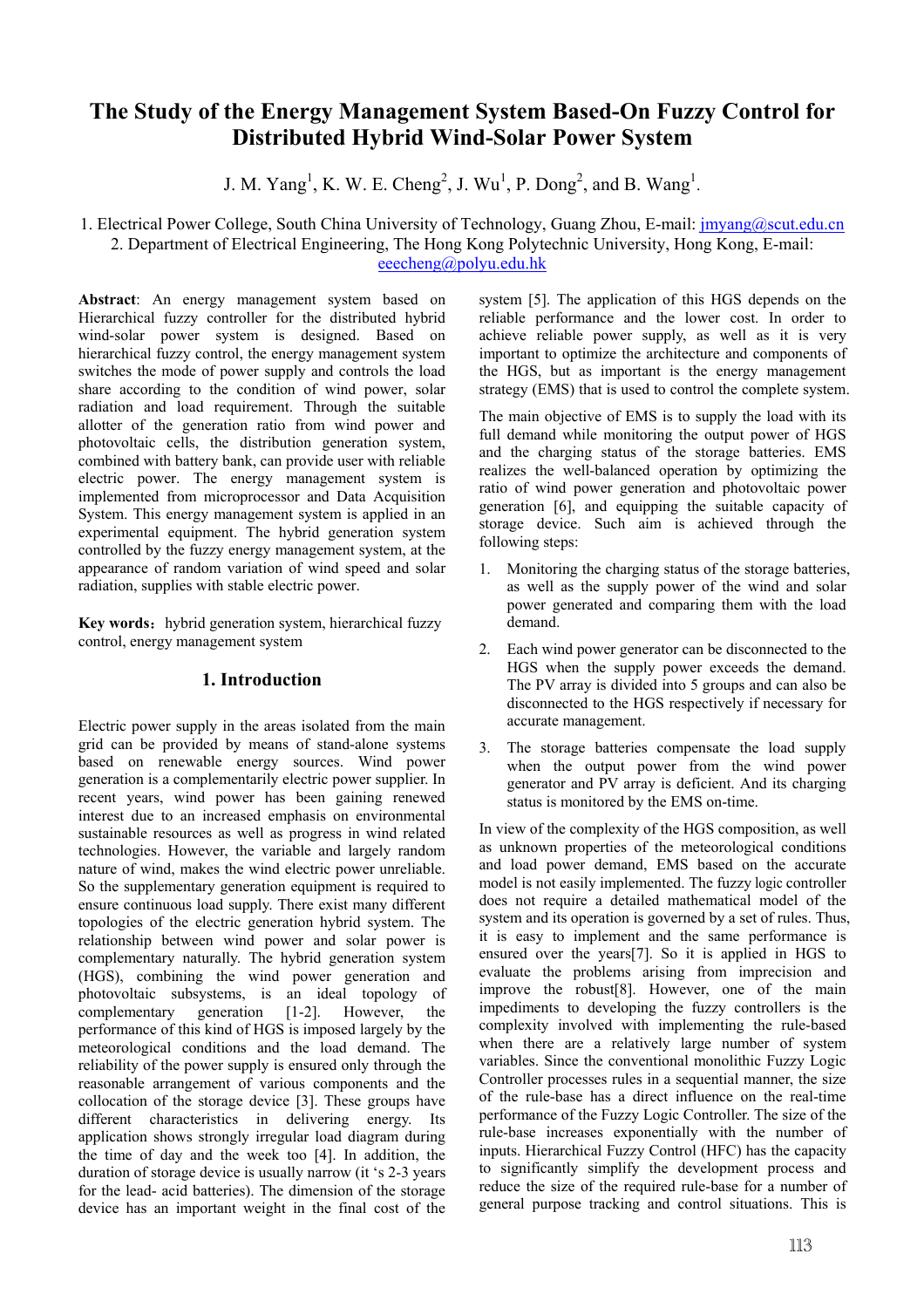achieved without compromising the robustness and capability of the completed system.

In this paper, a hierarchical fuzzy control EMS is designed for a HGS comprising wind, PV and storage batteries. EMS operates depending on the Data Acquisition System (DAS) and manages the power flow between the system components in order to satisfy the load requirements throughout the whole day. By selecting the output power of wind and PV array, as well as the load demand and the charging level of storage batteries as fuzzy variables, we construct a supervisory fuzzy rule set. This EMS is applied to a 100KW experimental HGS and the simulink result is satisfactory.

### **2. System Configuration**

The HGS, studied in this article, consists of 75KW wind power generation  $(5 \times 15 \text{KW})$  and  $15 \text{KW}$  PV array as and is shown in Fig.1. The fixed-pitch wind turbine is directly coupled to a multi-pole permanent magnet synchronous generator, Which is connected, through an AC-DC power electronic interface with diode bridge rectifier and a DC/DC buck-boost converter, to a DC bus. The photovoltaic array, which consists of 300 polycrystallipe silicon solar cells modules each of them deliver 50W peak, is also linked to the DC bus after rectified. The bus voltage is imposed by the battery bank. Finally, a variable alternate load is fed using a static inverter. Load includes lamps, airconditions, computers, and inductance motors.

In order to manage the energy flow accurately, the photovoltaic array is divided into 5 groups. Each group is isolated and can be controlled independently. The coherent information about the system moving is collected and sent to EMS by DAS. EMS cut the part system of photovoltaic array and wind energy when the electric load is low, and, contrariwise, the electric power is a supplement



Fig.1 Electric generation hybrid system based on EMS

### **3. Fuzzy Logic and Hierarchical Fuzzy Controller for EMS**

In this EMS, wind turbine (15kW\*5), photovoltaic array (15kW) and electric load are needed to monitor. The control of wind turbine and photovoltaic array can maintain the feed and need in balance, can make sure the whole system stable.

#### A) Inputs and Outputs of the system

 Inputs of the system are selected 5 group power datum of wind turbine, photovoltaic array and electric load. In order to reduce input number of the controller, measured power 5 groups datum of wind turbine are united to an input Pwind of fuzzy controller. The input Ppv and Pel are gotten as Pwind.

 Outputs the system are the datum of loading or cutting of the wind turbine, photovoltaic array, and the offering power datum of electric power.

#### B) Fuzzification of system inputs and outputs

 According to the actual conditions of the system, the base scope and language value are given. Given [0kW, 75kW] is the base scope of output power PW of WT which language value P'W is  $X=\{1, 2, 3, 4, 5\}$ . The value in the look up table is Small, Smaller, Middle, Bigger, and Big. The fuzzification method of other system is similar to this one. In the actual system, each fuzzy subset is selected in a certain control precision, few number and low complexity. In the fixed EL conditions, every switch shouldn't switch frequently if the whole status didn't vary in a large scope. In this time reasonable fuzzy subset is plotted according to the characteristic of each variable.

 For its simpleness, the triangle function is adopted as the membership grade function of input/outpt parameter.

C) Modeling the reasoning of hierarchical fuzzy controller

The Structure of hierarchical fuzzy controller is shown in Fig. 2. The variables which affect the system mostly are selected to be the first class look up table, and then the variables taken the second place are the second class look up table. In the end, the whole output power of the system is close to the needed power through the hierarchical fuzzy controller and the power meet the need. Here, PEL and PW are selected to be the input of the first class.



Fig. 2 The Structure of Hierarchical fuzzy controller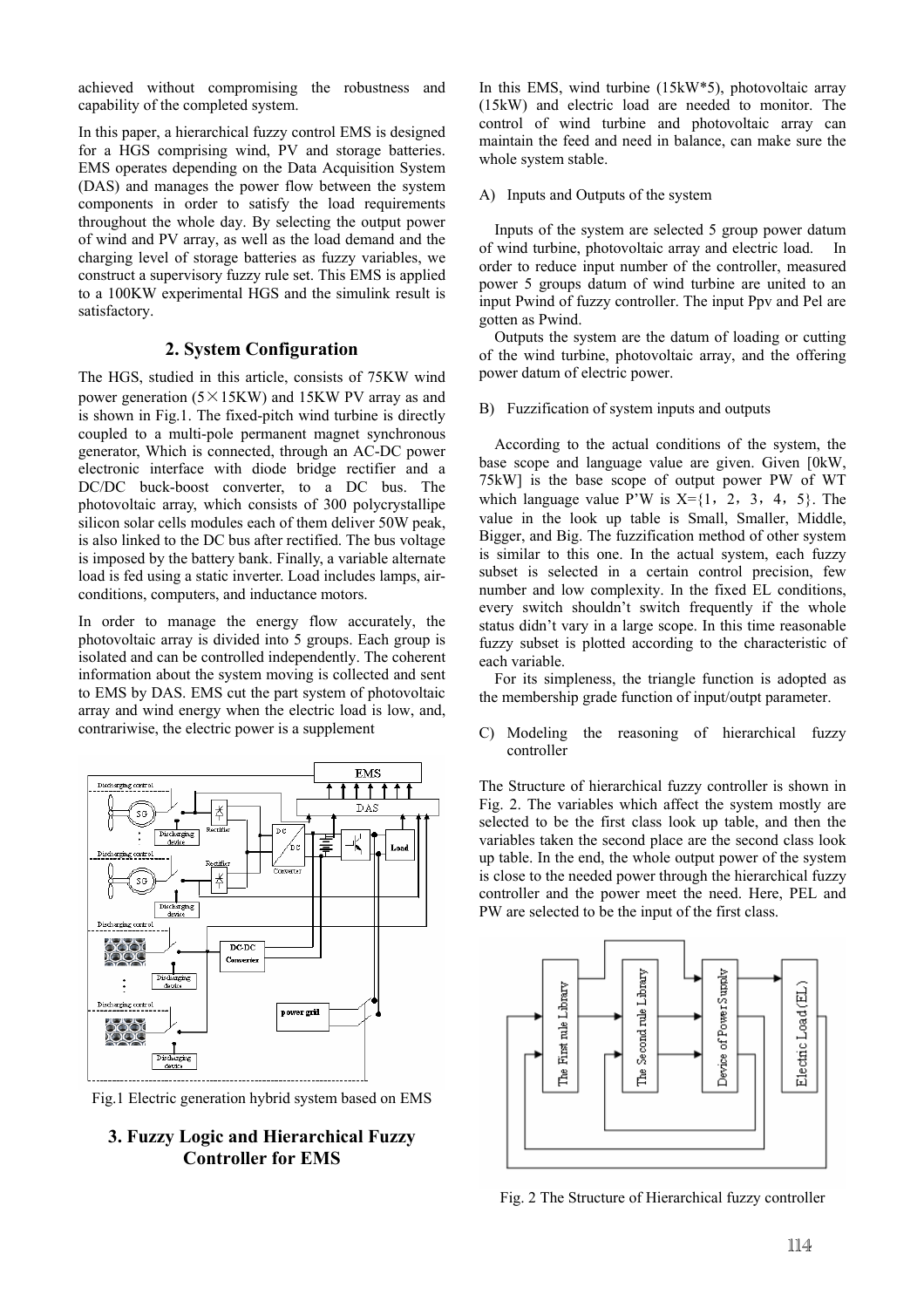The first rule is given as follows:

if 
$$
(x_1 \text{ is } a_{1,1}, \text{ and } x_2 \text{ is } a_{1,2})
$$
 then (output  $y_1 \text{ is } b_1)$   
(1)

Where,  $x_1$  is the EL power;  $x_2$  is the output power of WT in heavy load;  $y_1$  is the ratio of expecting using number of WT and whole number (5). The membership grade function of three value are given as follows:



Fig. 3 (c) membership grade Function of  $y_1$ 

The first class look up table is given in Table 1. After the first class reasoning,  $y_1$  is gotten and the using number  $5 * y_1$  of WT and output power  $y_1 x_2$  are gotten, too.

The using number of WT is determined by  $y_1$  which is looked as the power supply device module.  $x_1 - y_1 x_2$  is sent to the second class look up table.

Table 1 The First Class Look up Tabl

| $x_{2}$<br>$\mathcal{X}_1$ | Small      | Smaller    | Middle     | Bigger | <b>Big</b>      |
|----------------------------|------------|------------|------------|--------|-----------------|
| Small                      | Big        | Smaller    | Small      | Small  | Small           |
| Smaller                    | Big        | Big        | Middle     |        | Smaller Smaller |
| Middle                     | Big        | Big        | Big        | Bigger | Middle          |
| Bigger                     | Big        | <b>Big</b> | <b>Big</b> | Big    | Bigger          |
| <b>Big</b>                 | <b>Big</b> | <b>Big</b> | <b>Big</b> | Big    | <b>Big</b>      |

The second rule is given as follows:

If 
$$
(x_3 \text{ is } a_{2,1}, \text{ and } x_1 - y_1 x_2 \text{ is } a_{2,2})
$$

then (output 
$$
y_2
$$
 is  $b_2$ ) (2)

Where,  $x_3$  is the output power of PV array in the heavy load;  $x_1 - y_1 x_2$  is the polynomial of the first class input/output, and this means the absent parts after absorbing the power of WT.  $y_2$  is the ratio of using number of PV and its whole number (5). The **membership grade** function of these three values is the same as the first class fuzzy control. But the sections are different. In addition, the scope of output  $x_1 - y_1 x_2$  is large because of the EL power and WT power. The **membership grade** function is given as follows:



Fig.5 The **membership grade** function of  $x_1 - y_1 x_2$ 

The second class look up table can see as Table 2 Table 2 The Second Class Look Up Table

|         | $x_3$ $\sqrt[3]{x_2}$ Negative | Small   | Smaller | Middle | Bigger | Big |  |  |  |
|---------|--------------------------------|---------|---------|--------|--------|-----|--|--|--|
| Zero    | Zero                           | Big     | Big     | Big    | Big    | Big |  |  |  |
| Small   | Zero                           | Big     | Big     | Big    | Big    | Big |  |  |  |
| Smaller | Zero                           | Smaller | Big     | Big    | Big    | Big |  |  |  |
| Middle  | Zero                           | Small   | Middle  | Big    | Big    | Big |  |  |  |
| Bigger  | Zero                           | Small   | Smaller | Middle | Big    | Big |  |  |  |
| Big     | Zero                           | Small   | Smaller | Middle | Bigger | Big |  |  |  |

After two hierarchical fuzzy control, the summation power of WT and PV and EL power export in some proportion when the summation power is more than the EL power. In this time the whole power is in balance. When the summation power is less than the EL power, the absent parts  $x_1 - y_1 x_2 - y_2 x_3$  ( $y_1 = y_2 = 1$ ) of the power are given by power system which is controlled by the second class fuzzy control.

### D) Fuzzy Ruling of output

 In the second class fuzzy reasoning, fuzzy ruling of output adopted the maximal membership grade, due to the only and discrete of WT and PV in the state of loading or cutting. For example, in the first class fuzzy rule,  $y_1'$  is adopted which membership grade  $\mu_{Y_1}(y_1)$  is maximal in the output fuzzy volume  $Y_1$ <sup>'</sup> as transition output, and then judge  $y_1^{\dagger}$  belonged to which fuzzy subset. The value of  $y_1$  is given at last. When  $y_1$  is "Small, Smaller, Middle, Bigger, Big", the value of  $y_1$  is "0.2, 0.4, 0.6, 0.8, 1"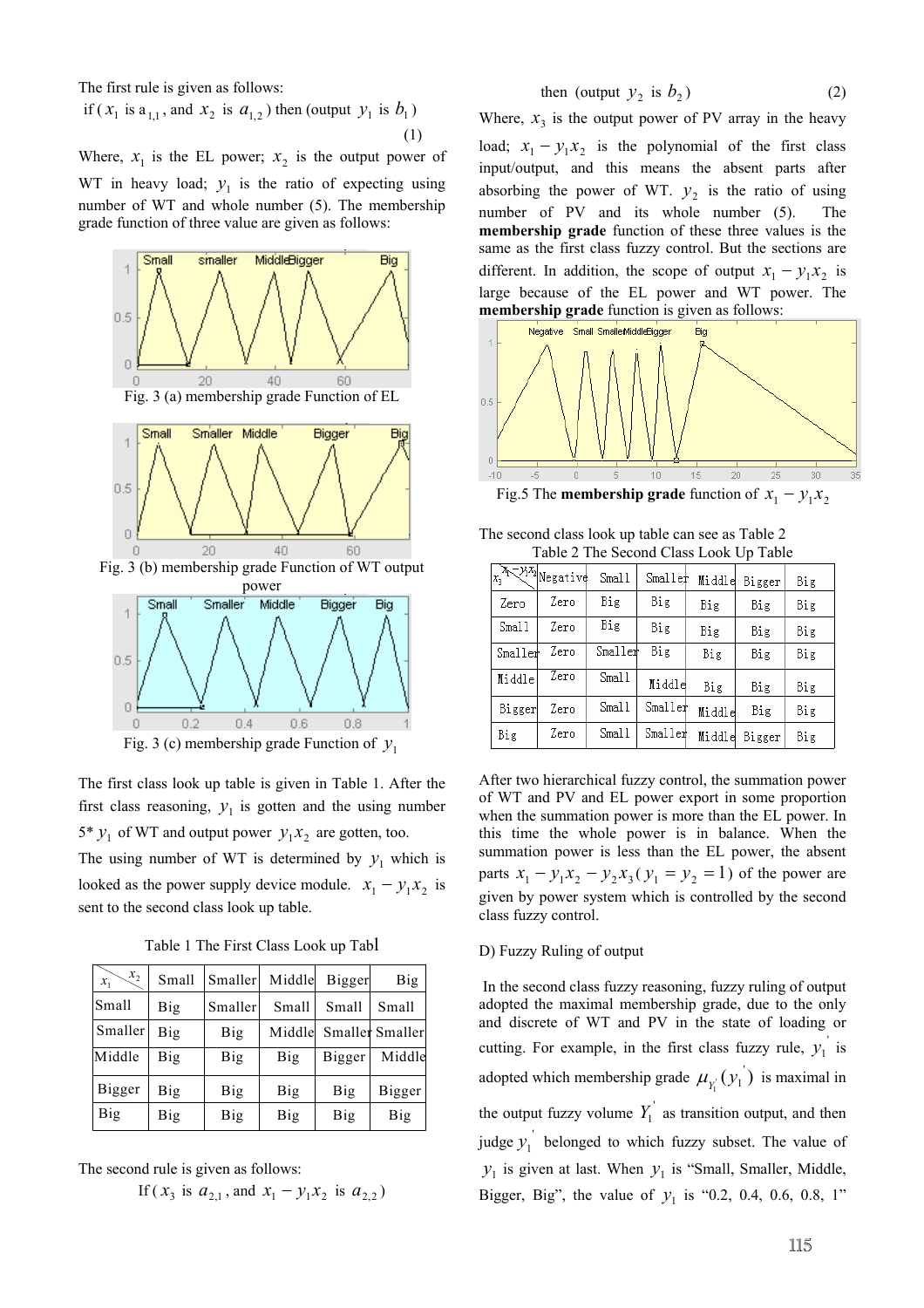respectively.  $y_1 x_1$  is the needed output power of WT. The fuzzy ruling of  $y_2$  is the same as  $y_1$ .

### **4. Simulation and Analysis**

In order to validate the feasibility of the designed project, an energy management simulation system based on Hierarchical Fuzzy Controller which is according as supply and demand of power of some day (Time: 7:00- 20:00) is designed.

There are some large-scale fluctuating in the power of wind turbines (WTs), PV array and Electrical Loads (EL), showing as Fig. 7 and Fig. 8. The power system is unstable, if the power is not controlled. In the following figures, the unit of abscissa is hour (h), and the vertical is kilowatt (kW).



Fig. 8 The Output Power of EL and whole Power system

Fig. 9 gives the actual curves of output power of EL and controlled WT in the class fuzzy control. In the second class fuzzy control, the no-compensated power of WTs and the output power of PV are given in Fig. 10. The two figures show that the whole output powers of WT and PV are closed to the EL after the two class fuzzy control, and Fig. 11 shows in evidence at this point.







Fig. 10 No-compensated parts of WT and output Power of PV

In Fig. 11, the whole output power of WT and PV are matching the EL power and this result is better than Fig. 8. Meanwhile, there is some large spacing (showing as the shadow parts) between two curves in Fig. 11. The reasons are that the whole power of WT and PV isn't matching the EL power when the wind speed, light radiating and other weather conditions are nonideal. In this time, the outer power supply is needed in order to meet the requirement of EL.

So, according to the information of the second class fuzzy controller gives low power, a part of the EL power is supplied by power system. After the adjusting power, the whole curve is showed in Fig. 12.



### **5. Conclusion**

In allusion to the MIMO distributed hybrid wind-solar power system, an Energy Management System (EMS) based on Hierarchical fuzzy controller is designed. The simulation results showed that the EMS can switch the mode of power supply and control the load share according to the condition of wind power, solar radiation and load requirement. In addition, the algorithm has no complex operation, little rule library and fast implement speed. All these reduced the complexity of the EMS and met the need of the whole system